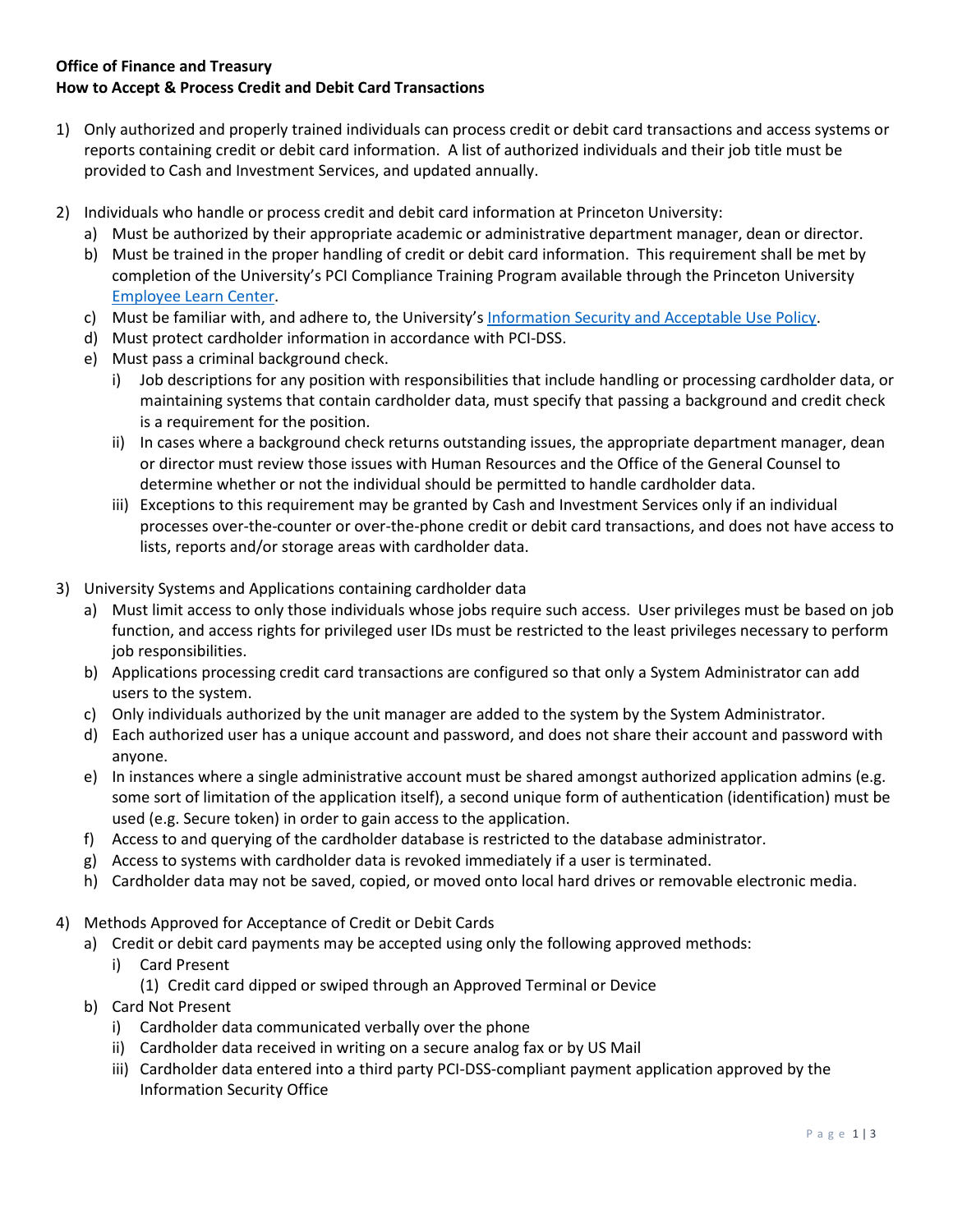- iv) Cardholder data entered into a Princeton University website with a secure PCI compliant gateway approved by the Information Security Office
- c) Transmission of cardholder data via end user messaging, including E-mail, instant message, or chat is strictly prohibited.
- 5) Methods Approved for Processing of Credit or Debit Card Transactions
	- a) Computers / Terminals
		- i) Only centrally managed University owned "DeSC Standard" computers, approved terminals and Devices, and servers in the PCI Computing Environment, can be used to process credit or debit card transactions. Any exceptions must be approved by Information Security Office.
		- ii) Computer/terminals used to process credit or debit card transactions must be labeled as a machine used to process credit cards, with owner's name and contact information.
		- iii) A complete list of computers/terminals used to process credit or debit card transactions must be provided to Cash and Investment Services by each Merchant Location annually. The list must include the make, model, serial number, and location of each machine.
	- b) When using a terminal to process credit or debit card receipts.
		- i) EMV Chip Cards must be dipped into an approved terminal or device.
		- ii) Non-EMV Chip Cards may be swiped through an approved terminal or device. If terminal cannot read the magnetic stripe, the card number may be keyed into the terminal.
		- iii) Terminals must be set to automatically settle daily.
		- iv) Point-of-sale devices must be configured to print only the last four characters of the credit or debit card number on both customer and merchant receipts, and on any reports that may be produced by the device.
	- c) The following wireless and mobile devices are currently not approved for the acceptance and processing of credit or debit card transactions.
		- i) Card readers (e.g. Square and other devices) that connect to mobile phones, tablets, or other wireless devices.
		- ii) Wireless keyboards
- 6) E-Commerce
	- a) University websites that accept online payment by credit or debit card and redirect users to a secure payment gateway must be reviewed and approved by Finance Technology and OIT, and the web server must be located in a secure environment approved by OIT, located outside of the University's PCI Compliant Computing environment. Secure gateways are only permitted if they have been approved by Finance Technology.
	- b) Appropriate software development practices need to be followed for the creation and maintenance of any web site or applications that store, process, or transmit cardholder data or that can impact the security of the Cardholder Data Environment. Prior to development, the department should contact Finance Technology for a list of current practices and/or to discuss options
- 7) Third party applications software that accepts payment by credit card must be approved by Finance Technology. Prior to implementation the Department must conduct required due diligence on the software application in conjunction with Finance Technology, to ensure that the application is properly configured, and to determine how cardholder data is captured, transmitted and stored by the application.
	- a) Third party software applications should be configured to utilize a secure gateway and must be reviewed and approved by Finance Technology.
	- b) Service Providers must contractually assume responsibility for the security of cardholder data they handle on behalf of the University, and Service Provider contracts must be reviewed and approved by Finance Technology for PCI language and confidentiality provisions. All Service Provider contracts, and contract renewals executed by a department must be submitted to Finance Technology.
	- c) Each year the Department must verify with Finance Technology that any third party software applications used by the Department to process cardholder data are PA-DSS compliant, and any third party Service Provider used by the Department to process cardholder data have been certified by VISA/MC as a compliant service provider.